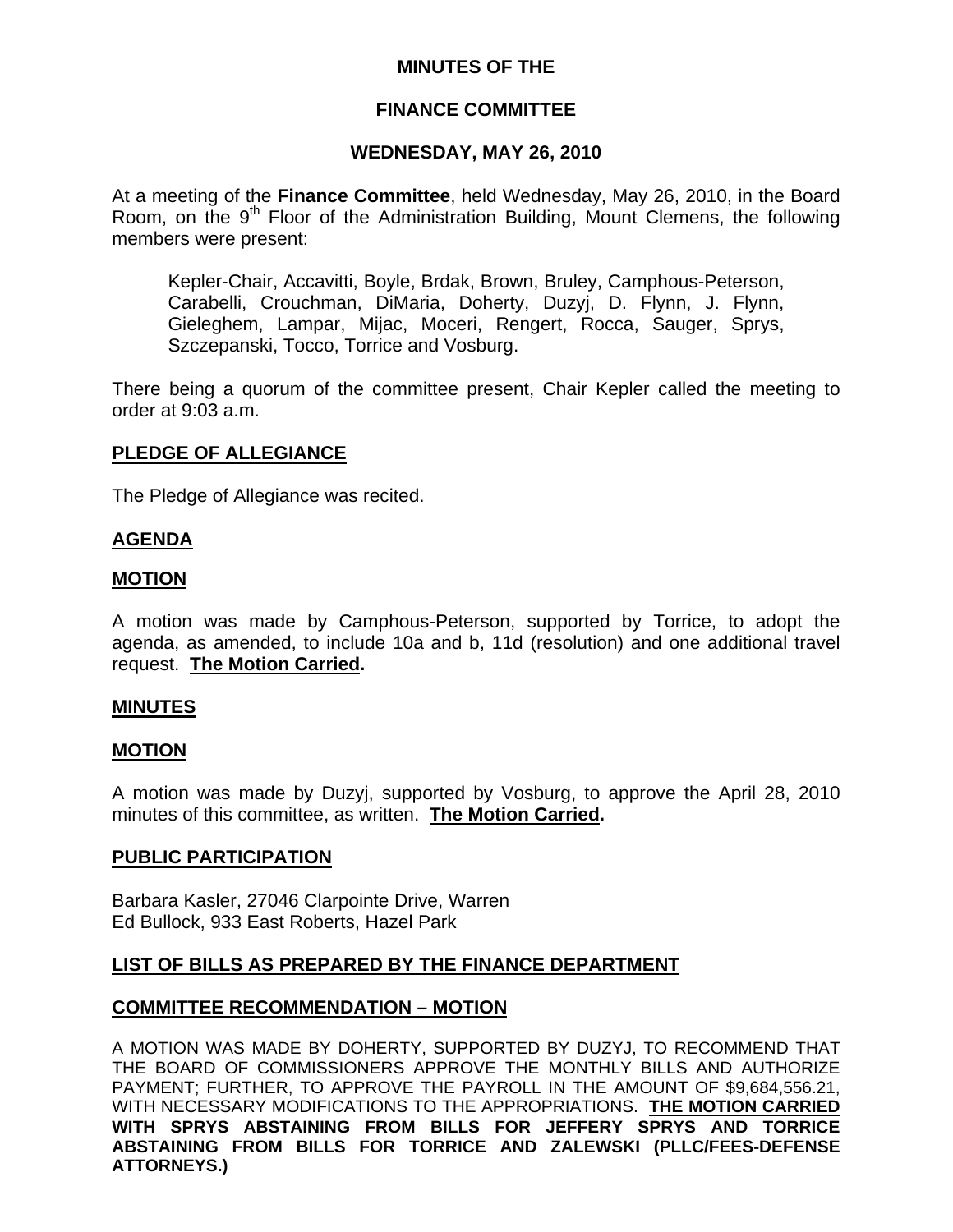# **RICHMOND TOWNSHIP REAPPRAISAL SERVICES CONTRACT**

A corrected contract was provided.

## **COMMITTEE RECOMMENDATION – MOTION**

A MOTION WAS MADE BY RENGERT, SUPPORTED BY VOSBURG, TO RECOMMEND THAT THE BOARD OF COMMISSIONERS AUTHORIZE SIGNING OF THE CONTRACT WITH RICHMOND TOWNSHIP TO PROVIDE REAPPRAISAL SERVICES. **THE MOTION CARRIED.** 

## **AGREEMENT TO COLLECT WARREN'S DELINQUENT PERSONAL PROPERTY TAXES**

## **COMMITTEE RECOMMENDATION – MOTION**

A MOTION WAS MADE BY SZCZEPANSKI, SUPPORTED BY J. FLYNN, TO RECOMMEND THAT THE BOARD OF COMMISSIONERS APPROVE AN AGREEMENT WITH THE CITY OF WARREN TO COLLECT THE CITY OF WARREN'S DELINQUENT PERSONAL PROPERTY TAXES. **THE MOTION CARRIED.** 

## **PURCHASE OF STORAGE NETWORK CONNECTION DEVICE FOR INFORMATION TECHNOLOGY DEPARTMENT (WAIVED BY TECHNOLOGY & COMMUNICATIONS COMMITTEE CHAIR)**

## **COMMITTEE RECOMMENDATION – MOTION**

A MOTION WAS MADE BY DiMARIA, SUPPORTED BY SZCZEPANSKI, TO RECOMMEND THAT THE BOARD OF COMMISSIONERS APPROVE THE PURCHASE OF ONE STORAGE NETWORK CONNECTION DEVICE FOR THE INFORMATION TECHNOLOGY DEPARTMENT AT A COST NOT TO EXCEED \$2,095.20; FUNDING IS AVAILABLE IN THE IT CAPITAL ACCOUNT.

The following commissioners spoke: Doherty and Vosburg.

Chair Kepler called for a vote on the motion and **THE MOTION CARRIED.** 

## **APPOINTMENTS OF LAW FIRMS**

## **MOTION**

A motion was made by Duzyj, supported by Doherty, to concur in the appointment of the following law firms:

Cummings McClorey Davis & Acho to represent the Honorable Kathryn George, the law firm of Martens Ice Klass Legghio & Israel to represent the Honorable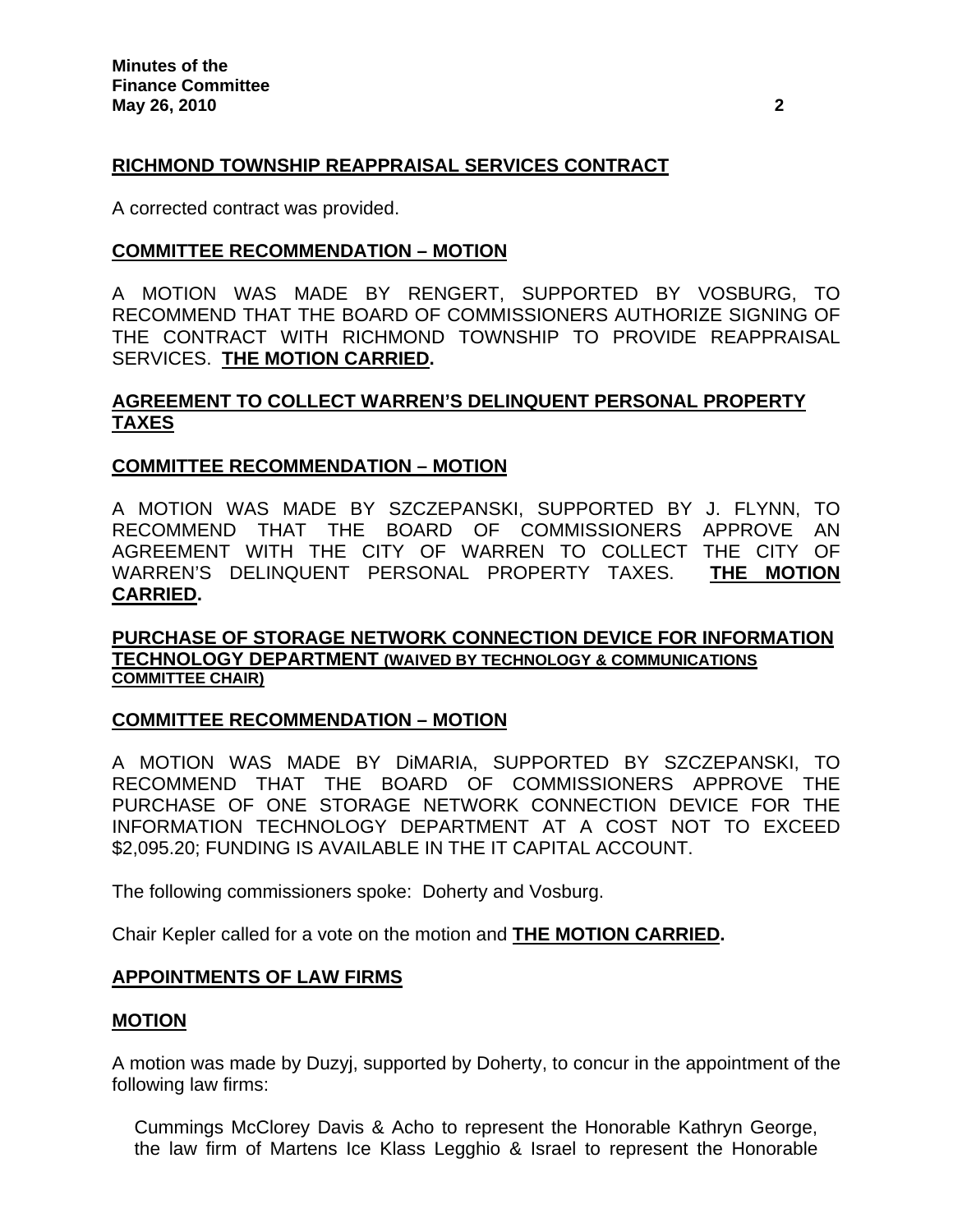Mark Switalski and Saurbier & Siegan to represent Macomb County and Macomb County Probate Court in the litigation entitled Donald Housey v Macomb County Probate Court filed in Macomb Circuit Court and Donald Housey v Macomb County, et al filed in Federal District Court and

Martin, Bacon & Martin to represent the County defendants in the litigation entitled Marion Smith v Macomb County, et al.

The following commissioners spoke: Carabelli, Torrice and Doherty.

Chair Kepler called for a vote on the motion and **The Motion Carried with Carabelli voting "No."** 

# **APPROVE 9-MONTH CONTRACT EXTENSION WITH ACCIDENT FUND FOR WORKERS' COMPENSATION THIRD PARTY ADMINISTRATOR SERVICES**

## **COMMITTEE RECOMMENDATION – MOTION**

A MOTION WAS MADE BY SZCZEPANSKI, SUPPORTED BY SPRYS, TO RECOMMEND THAT THE BOARD OF COMMISSIONERS CONCUR WITH THE RECOMMENDATION OF THE RISK MANAGEMENT AND SAFETY DIRECTOR TO APPROVE A 9-MONTH CONTRACT EXTENSION WITH THE ACCIDENT FUND FOR WORKERS' COMPENSATION THIRD PARTY ADMINISTRATOR (TPA) SERVICES; THE CONTRACT EXTENSION IS FROM JULY 1, 2010 TO APRIL 1, 2011.

The following commissioners spoke: Doherty, Duzyj and Carabelli.

Chair Kepler called for a vote on the motion and **THE MOTION CARRIED WITH CARABELLI VOTING "NO."** 

# **APPROVE RELEASE OF RFP FOR FLEXIBLE SPENDING ACCOUNT ADMINISTRATOR**

## **COMMITTEE RECOMMENDATION – MOTION**

A MOTION WAS MADE BY VOSBURG, SUPPORTED BY SAUGER, TO RECOMMEND THAT THE BOARD OF COMMISSIONERS CONCUR WITH THE RECOMMENDATION OF THE RISK MANAGEMENT AND SAFETY AND HUMAN RESOURCES DEPARTMENTS TO APPROVE THE RELEASE OF THE RFP FOR FLEXIBLE SPENDING ACCOUNT (FSA) ADMINISTRATOR; CONTRACT TO RUN FROM JANUARY 1, 2011 THROUGH DECEMBER 31, 2011.

The following commissioner spoke: Brown.

Chair Kepler called for a vote on the motion and **THE MOTION CARRIED.**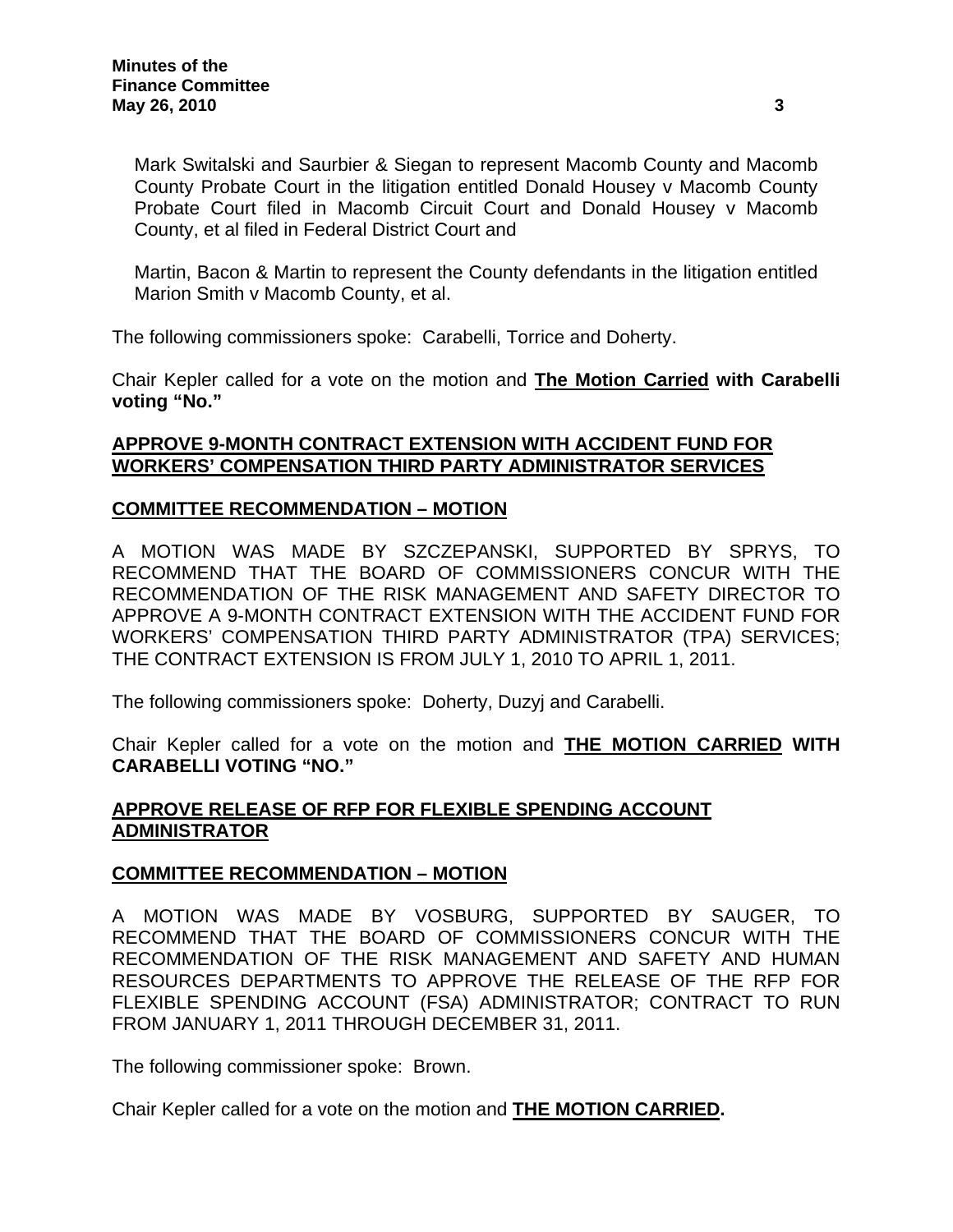## **RESOLUTIONS**

## **COMMITTEE RECOMMENDATION – MOTION**

A MOTION WAS MADE BY SPRYS, SUPPORTED BY LAMPAR, TO RECOMMEND THAT THE BOARD OF COMMISSIONERS ADOPT THE FOLLOWING RESOLUTIONS:

A) ADOPT POLICY TO SEEK COMPETITIVE BIDS FOR ANY EXPIRING CONTRACT EXCEEDING \$20,000 IN VALUE **(OFFERED BY BOARD CHAIR);** 

B) AGREEING TO FOREGO TAXES AND EXTEND THE WARREN ARSENAL INDUSTRIAL DISTRICT GEOGRAPHIC RENAISSANCE ZONE **(OFFERED BY BOARD CHAIR);** 

C) PROCLAIMING ANNUAL METRO DETROIT YOUTH DAY **(OFFERED BY BOARD CHAIR);** 

D) SUPPORT OF PLAN BY S3 ENTERTAINMENT GROUP'S SUBSIDIARY, STATE FAIR STUDIOS, TO REDEVELOP MICHIGAN STATE FAIRGROUNDS SITE WITH A PRODUCTION STUDIO AND REVIVAL OF MICHIGAN STATE FAIR **(OFFERED BY BOARD CHAIR)**.

Chair Kepler requested separation of B.

Commissioner Doherty requested separation of A.

Chair Kepler called for a vote to approve C and D and **THE MOTION CARRIED.** 

# $\Delta$

The following commissioners spoke: Doherty and Brown.

## **MOTION**

A motion was made by Doherty, supported by Camphous-Peterson, to postpone until tomorrow's Full Board meeting.

The following commissioners spoke: Szczepanski, Brown, Moceri, Sprys, Bruley, Duzyj and Doherty.

Commissioners Doherty and Camphous-Peterson withdrew their motion.

Commissioner Carabelli offered a friendly amendment: that any extension outside of this contract would require a three-fourths approval of this Board. Commissioner Sprys did not accept this as a friendly amendment.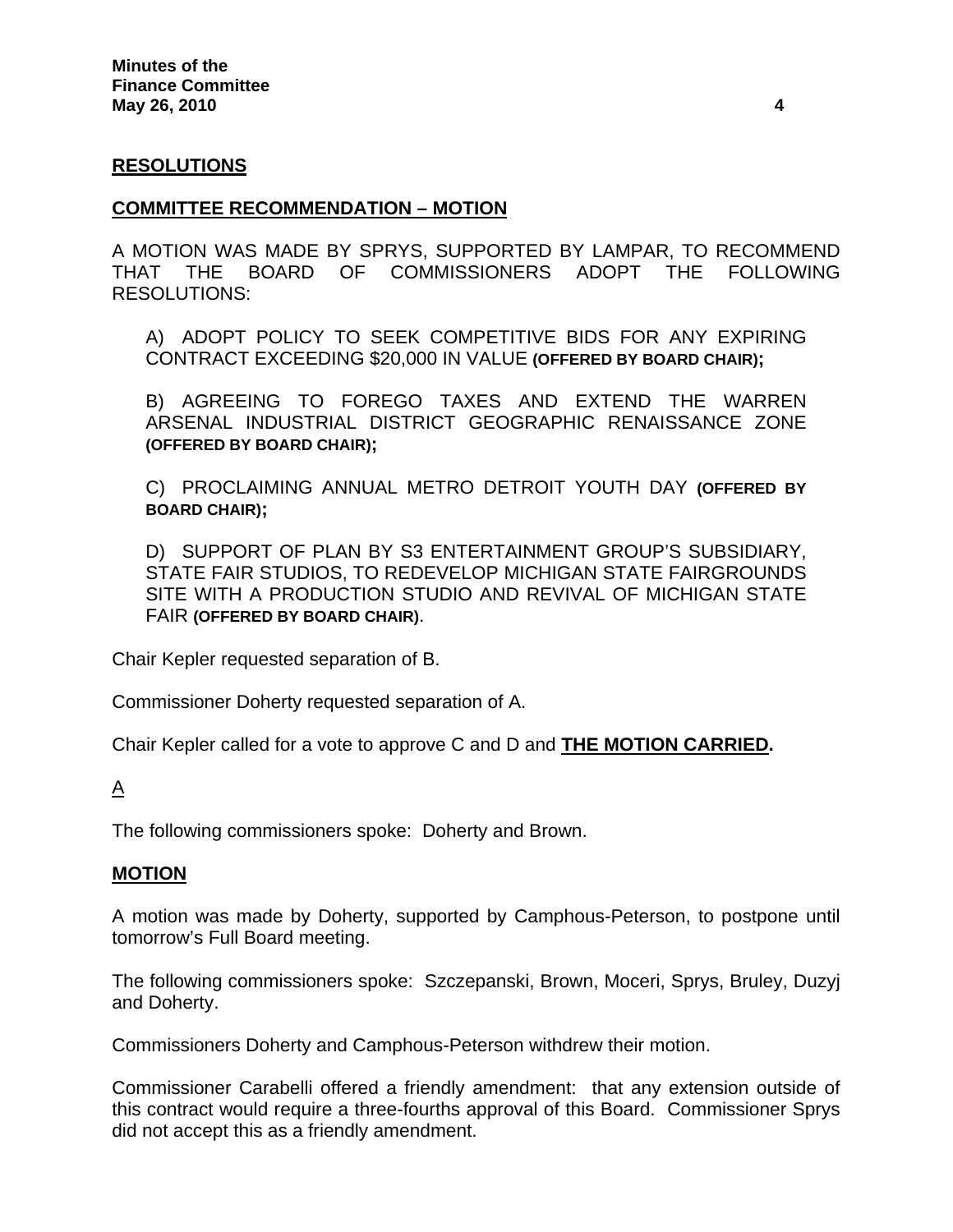# **AMENDMENT**

A MOTION WAS MADE BY CARABELLI, SUPPORTED BY SPRYS, TO AMEND THE MOTION TO INCLUDE THE FOLLOWING: THAT ANY EXTENSION OUTSIDE OF THIS CONTRACT WOULD REQUIRE A THREE-FOURTHS APPROVAL OF THIS BOARD.

The following commissioner spoke: Tocco.

Chair Kepler called for a vote on the amendment and **THE MOTION WAS DEFEATED.** 

Chair Kepler called for a vote to approve the resolution and **THE MOTION CARRIED.** 

# B

Bob Tess recognized Chuck Griptin, a consultant for the Oshkosh defense, and Nancy Burgess, Deputy Director of Community, Economic and Downtown Development for the City of Warren.

Chair Kepler called for a vote to approve the resolution and **THE MOTION CARRIED.**

## **TRAVEL REQUESTS**

# **MOTION**

A motion was made by Sprys, supported by Camphous-Peterson, to approve the travel requests, as submitted.

The following commissioners spoke: Boyle and Brown.

Commissioner Sprys asked for separation of the request for Community Corrections.

The following commissioners spoke: Sauger and J. Flynn.

Chair Kepler called for a vote on all travel requests, with the exception of the one separated, and **The Motion Carried.** 

## Community Corrections

The following commissioner spoke: Bruley.

Chair Kepler called for a vote to approve the travel request and **The Motion Carried with Brown voting "No."** 

Chair Kepler requested moving Public Participation up before the Executive Session. There were no objections.